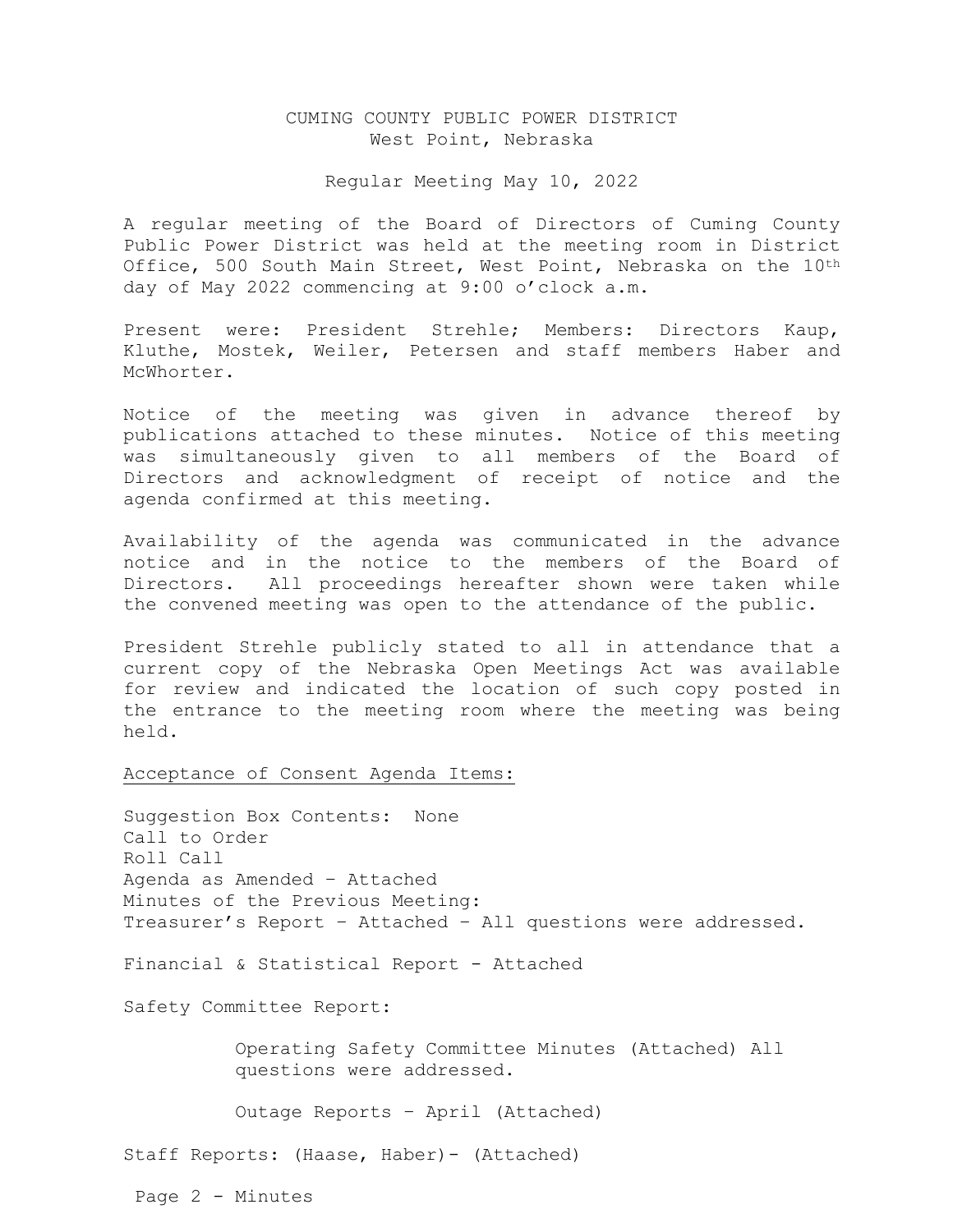(1) After discussion a motion was made by Director Kluthe and seconded by Director Mostek **to accept the consent agenda items as presented.** A roll call was as follows:

| Mostek   | Yes | Weiler  | Yes |
|----------|-----|---------|-----|
| Kaup     | Yes | Strehle | Yes |
| Petersen | Yes | Kluthe  | Yes |

Motion carried (6-0).

(2) After discussion a motion was made by Director Kluthe and seconded by Director Weiler **to accept the First Quarter Financials and Operating Report.** A roll call vote was as follows:

| Mostek   | Yes | Weiler  | Yes |
|----------|-----|---------|-----|
| Petersen | Yes | Kluthe  | Yes |
| Kaup     | Yes | Strehle | Yes |

Motion carried (6-0).

(3) After discussion a motion was made by Director Petersen and seconded by Director Kaup **to accept Policy 315- Safety and Occupational Health**, **as reviewed.** A roll call was as follows:

| Mostek | Yes | Weiler   | Yes |
|--------|-----|----------|-----|
| Kaup   | Yes | Strehle  | Yes |
| Kluthe | Yes | Petersen | Yes |

Motion carried (6-0).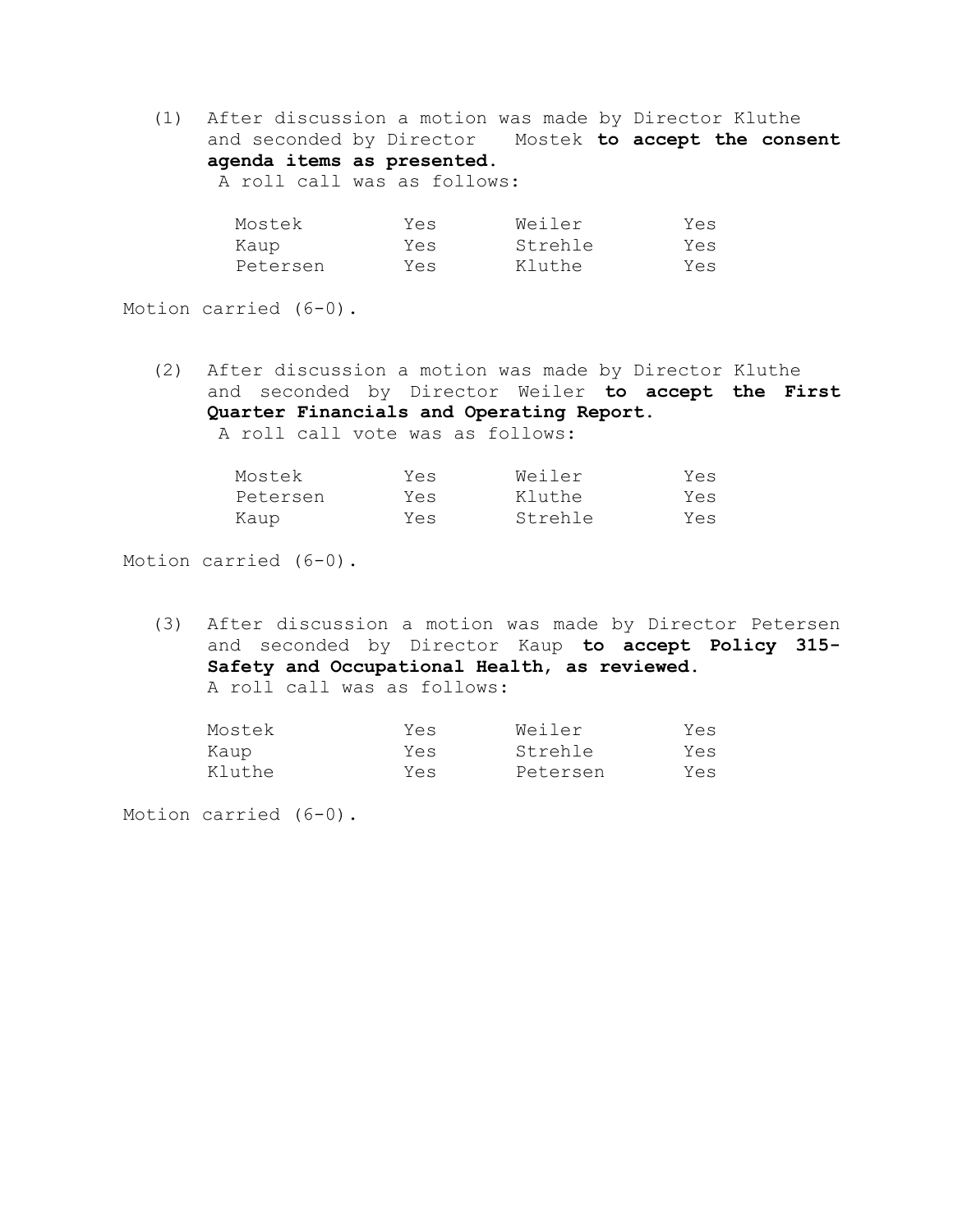## **Directors' Expense and Reports**

Director expenses were presented.

Director Strehle reported over NRECA Legislative Rally. Met with Senator Fisher and Sasse. Discussion was held on direct payment in Lieu of Tax Credit, support for baseload generation and infrastructure.

Director Strehle reported in the NRECA Board Strategic Planning. Discussions were held on cyber security plans and broadband.

Director Kluthe reported that he had static on his AM radio station near the Dodge Substation.

## **Director Assignments**

Director Petersen will be touring the Cooper Nuclear facility.

## **Managers Expense & Report**

Chet reported his expenses.

McWhorter gave a review of his written report in the Board Book.

## **Public Comment**

None was given

#### **Old Business**

No old business to report.

#### **New Business**

Viewed the Robert Bryce Documentary and discussion followed.

**Kari entered the meeting at 11:25 am to present the first quarter financials.** 

## **First Quarter Financials**

Kari Haase discussed the First Quarter Financials for 2022. Board approved the First Quarter Financials.